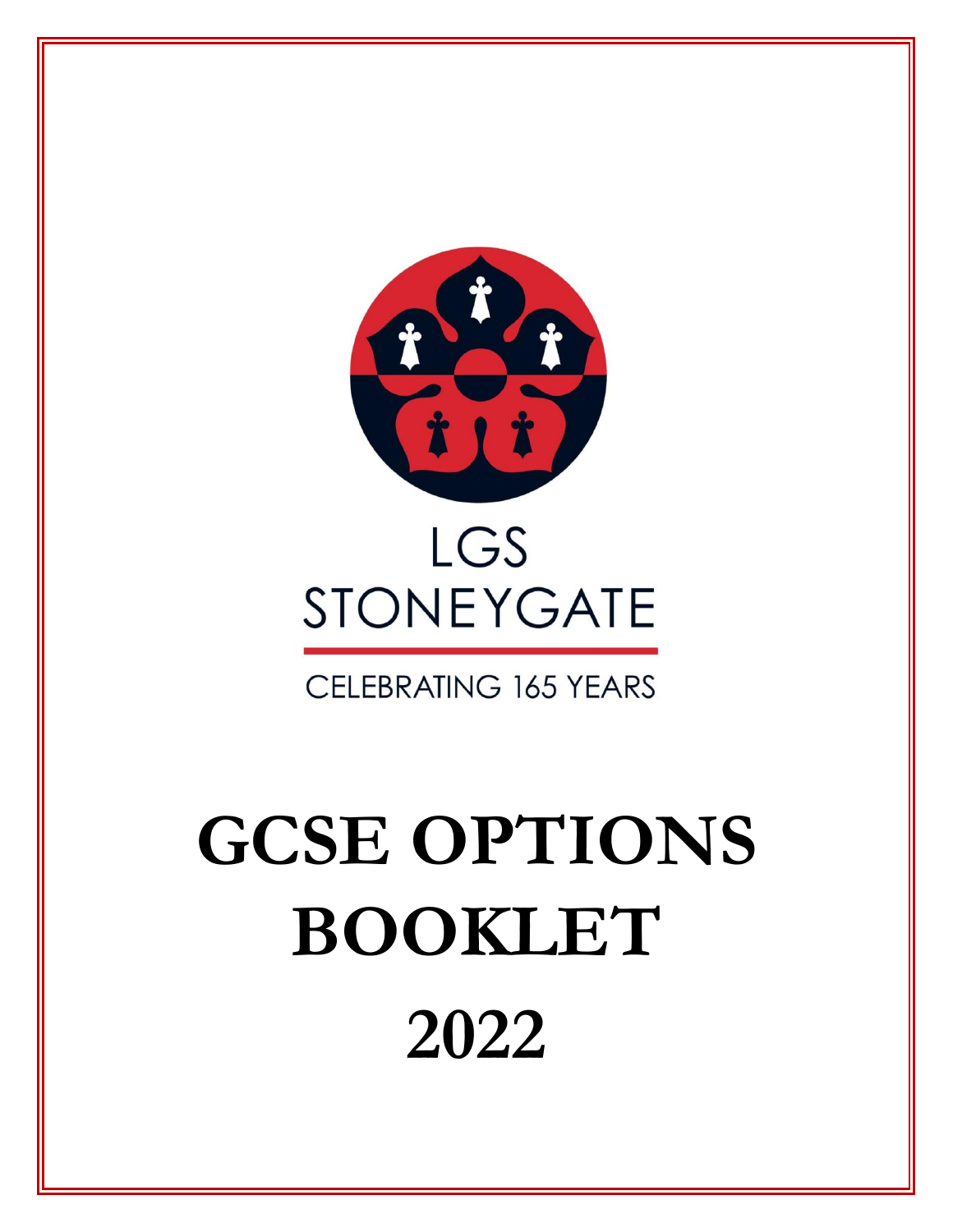## **Curriculum at LGS Stoneygate**

Pupils in the senior school are taught a broad spectrum of subjects, delivered by experienced subject specialists. During Year 9, pupils begin the options process whereby selections of their GCSE options are made.

All pupils will undertake GCSE qualifications in the following compulsory subjects:

English Language (AQA GCSE)

English Literature (AQA GCSE)

Mathematics (Pearson GCSE)

Double Award Science (Pearson IGCSE) (equivalent to two GCSEs)

As well as the five core GCSEs/IGCSEs, students will be able to select up to four additional options. Courses will all be available subject to numbers. It is therefore prudent to have a reserve option lined up to avoid disappointment. The subjects are offered in blocks and you choose one subject from each block.

| Compulsory               | <b>Options</b> |                |                |                |
|--------------------------|----------------|----------------|----------------|----------------|
| Core Subjects            | <b>Block A</b> | <b>Block B</b> | <b>Block C</b> | <b>Block D</b> |
| English                  | Geography      | French         | Music          | History        |
| Literature GCSE          | <b>GCSE</b>    | <b>GCSE</b>    | <b>GCSE</b>    | <b>GCSE</b>    |
|                          | IТ             | Spanish        | Art            | Food and       |
| English<br>Language GCSE | <b>GCSE</b>    | <b>GCSE</b>    | <b>GCSE</b>    | Nutrition      |
|                          |                |                |                | <b>GCSE</b>    |
|                          | Drama          | Animal Care    | <b>RS</b>      | PE             |
|                          | <b>GCSE</b>    | <b>BTEC</b>    | <b>GCSE</b>    | <b>IGCSE</b>   |
| Maths GCSE               |                |                |                |                |
|                          |                |                |                |                |
| Double Award             |                |                |                |                |
| Science IGCSE            |                |                |                |                |

Pupils will also have lessons in PSHE and participate in one Games afternoon per week. Pupils are also encouraged to take part in the co-curricular programme.

The school reserves the right to change the exam board in the best interests of the children, but the general subject content will remain the same.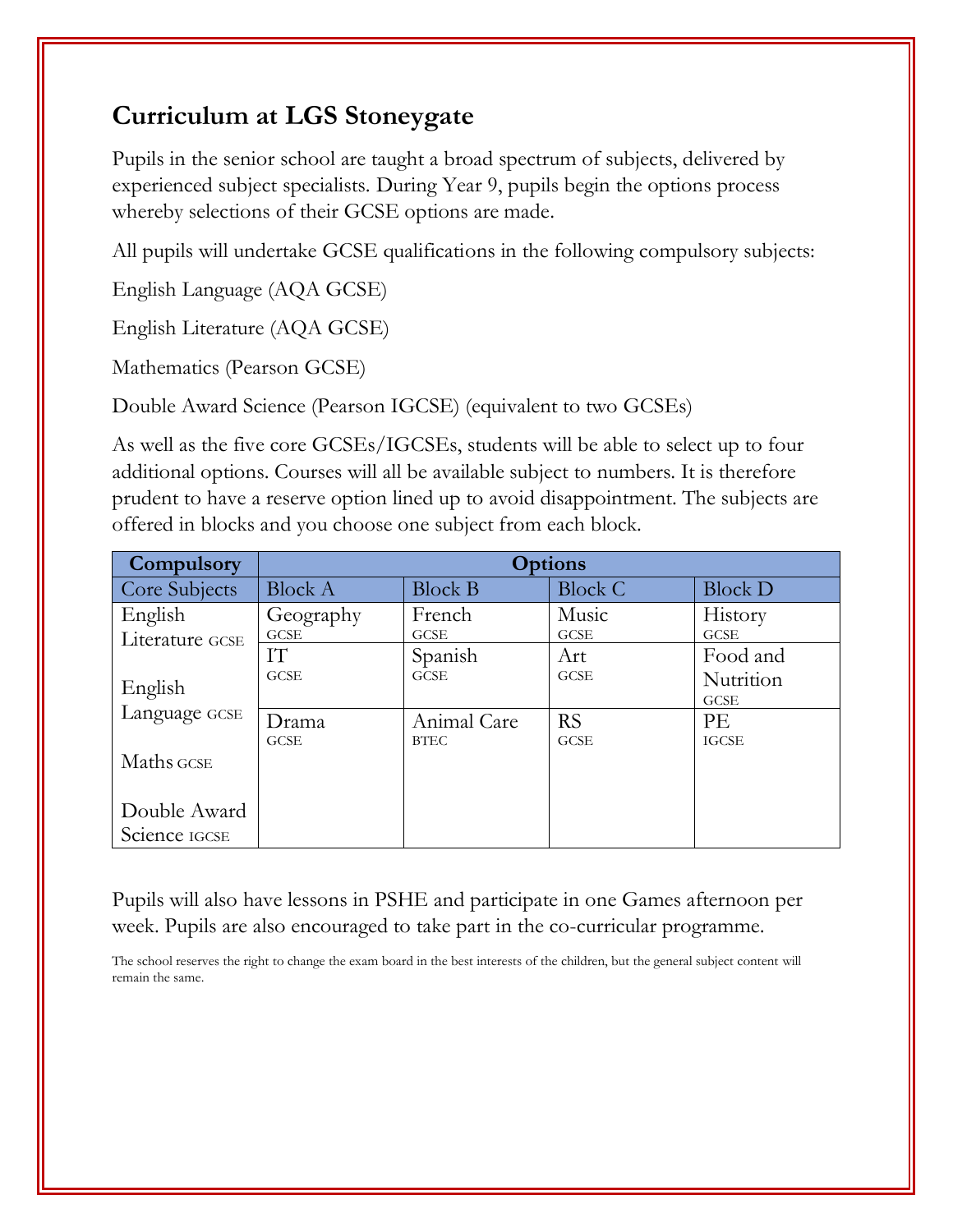## **BTEC Firsts – an introduction**

The key principle of the new suite of BTEC Firsts is to support young people to succeed and progress in their education.

#### **1 Standards**: **a common core and external assessment**

Each new Level 2 BTEC First Award has an essential core of knowledge and applied skills. External assessment is appropriate to the sector. This provides independent evidence of learning and progression alongside the predominantly portfolio-based assessment.

#### **2 Quality: a robust quality-assurance model**

The quality-assurance model ensures robust support for learners, centres and assessors from the awarding body:

- every BTEC learner's work is independently scrutinised through the external assessment process
- every BTEC assessor will take part in a sampling and quality review during the teaching cycle
- each BTEC centre is visited every year to review and support quality processes.

This combination of rigour, dialogue and support underpins the validity of the teacher-led assessment and the learner-centric approach that lie at the heart of BTEC learning.

**3 Breadth and progression:** a range of options building on the core; contextualised English and mathematics

The **essential core**, developed in consultation with employers and educators, gives learners the opportunity to gain a broad understanding and knowledge of a vocational sector.

The **optional units** provide a closer focus on a vocational area, supporting progression into a more specialised level 3 vocational or academic course or into an apprenticeship.

Opportunities to develop skills in English and mathematics are indicated in the units where appropriate. These give learners the opportunity to practise these essential skills in naturally occurring and meaningful contexts, where appropriate to the sector. The skills have been mapped against GCSE (including functional elements) English and mathematics subject content areas.

#### **4 Recognising achievement:**

The new BTEC Firsts are a level 2 qualification, graded at Pass, Merit, Distinction and Distinction\*.

BTEC Firsts are fully recognised by colleges, sixth form centres and universities as equivalent qualifications to GCSE/IGCSE.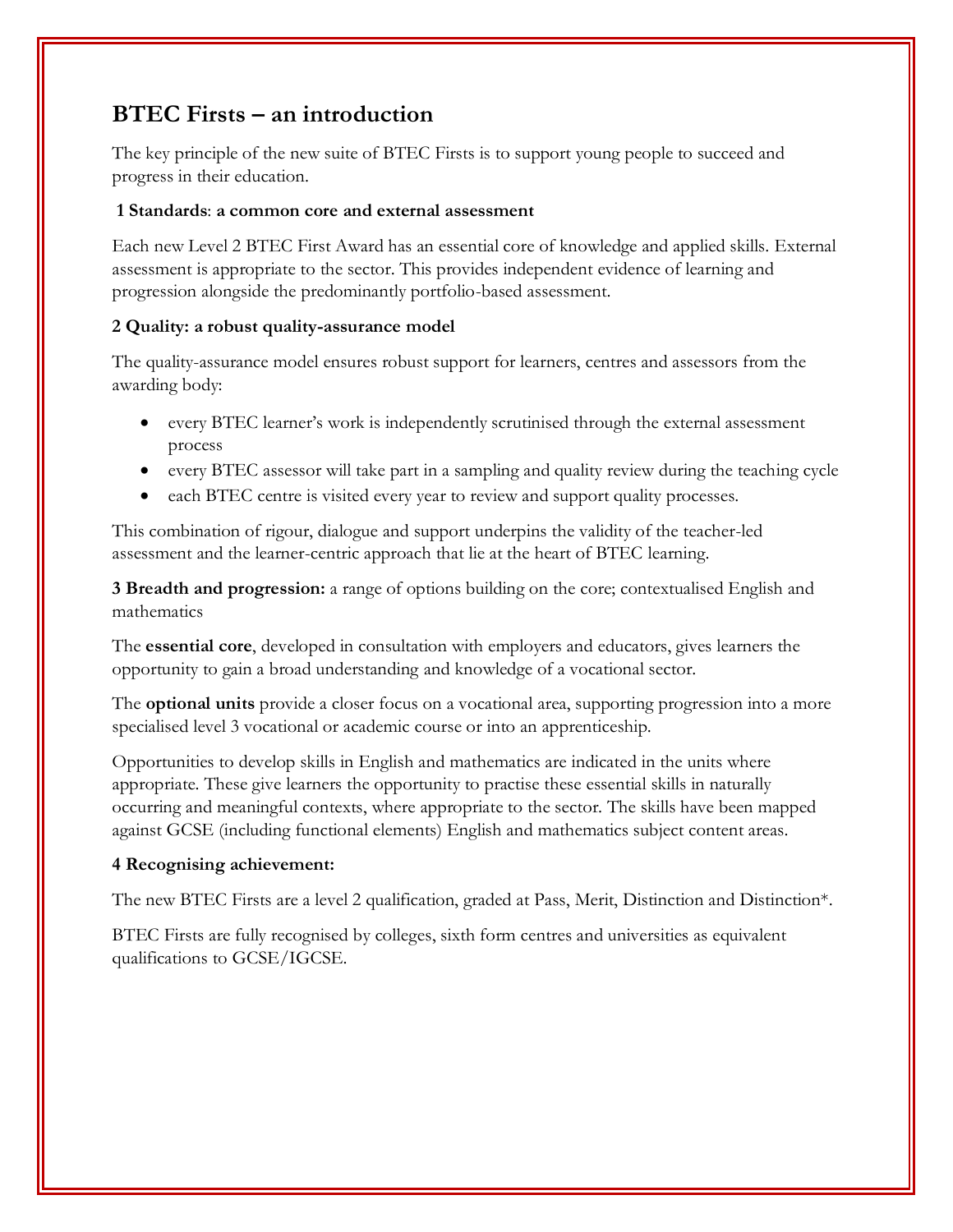## **Compulsory subjects:**

## **English Language** (AQA GCSE)

#### **Paper 1: Explorations in Creative Reading and Writing**

#### Section A: Reading

Reading a literature fiction text to consider how established writers use narrative and descriptive techniques to capture the interest of readers. The source for the reading questions will be drawn from either the 20th or 21st century. Its genre will be prose fiction. It will include extracts from novels and short stories and focus on openings, endings, narrative perspectives and points of view, narrative or descriptive passages, character, atmospheric descriptions and other appropriate narrative and descriptive approaches.

Section B: Writing - descriptive or narrative writing

Students will write their own creative text, inspired by the topic that they have responded to in section A to demonstrate their narrative and descriptive skills in response to a written prompt, scenario or visual image.

#### **Paper 2: Writers' Viewpoints and Perspectives**

Section A: Reading: one non-fiction text and one literary non-fiction text

Students will read two linked sources from different time periods and genres to consider how each presents a perspective or viewpoint to influence the reader.

Section B: Writing - writing to present a viewpoint

Students will produce a written text to a specified audience, purpose, and form in which they give their own perspective on the theme that has been introduced to them in section A.

#### **Non-examination Assessment: Spoken Language**

The aim of the assessment is to allow students to demonstrate their speaking and listening skills by: giving a presentation in a formal context; responding appropriately to questions and to feedback; asking questions themselves to elicit clarification and using spoken Standard English.

Students must undertake a prepared spoken presentation on a specific topic lasting no more than ten minutes. Presentations must be formal but may take a wide variety of forms, including talks, debates, speeches, and dialogues. Students must identify the subject for their presentations in advance and agree it with their teacher.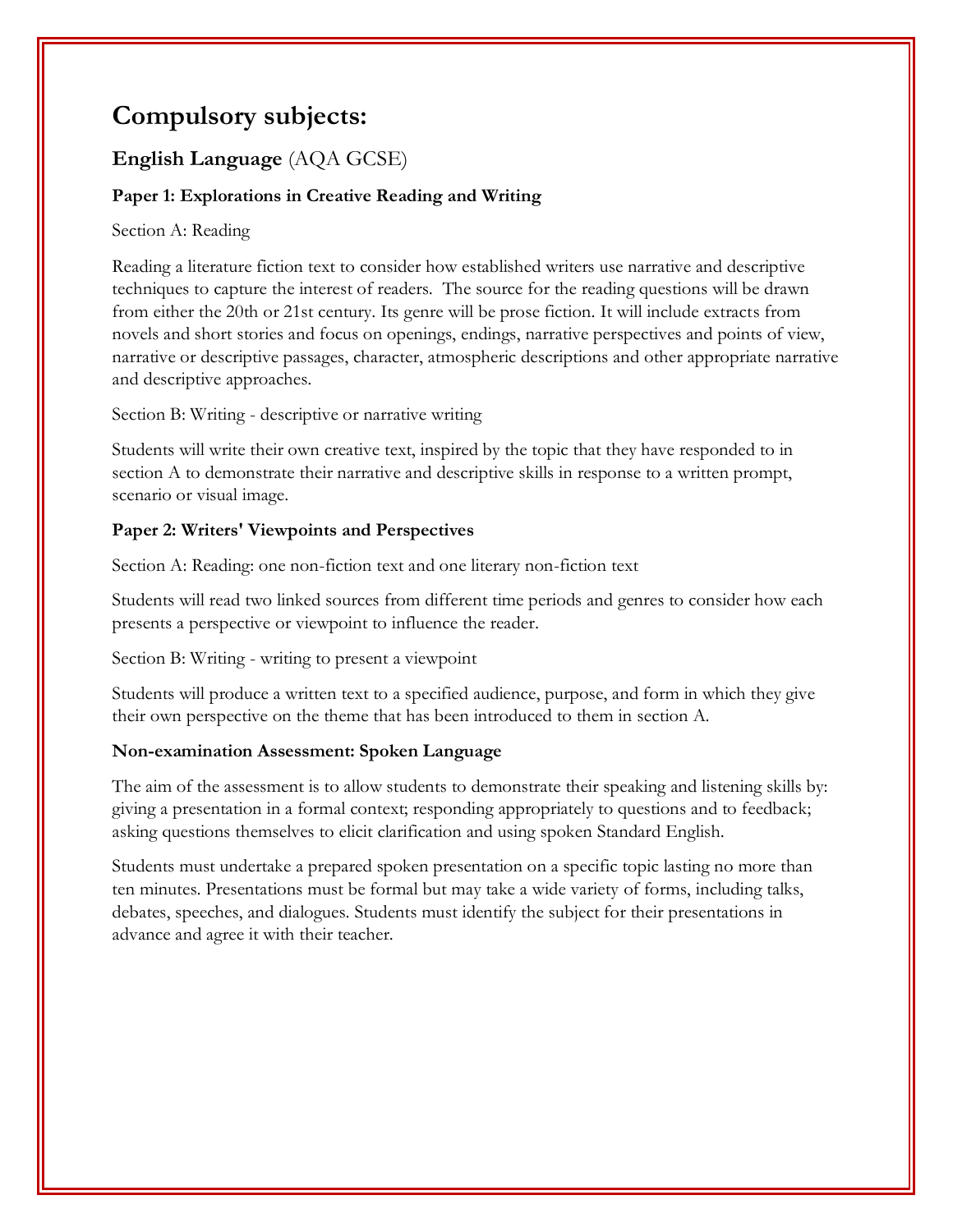## **English Literature** (AQA GCSE)

This English Literature course is both stimulating and exciting. We aim to develop analytical skills, appreciation, and a passion for the literature they are studying.

#### **Paper 1: Shakespeare and the 19th-century novel**

Section A - Shakespeare: students will answer one question on their play of choice. They will be required to write in detail about an extract from the play and then to write about the play as a whole.

Section B - The 19th-century novel: students will answer one question on their novel of choice. They will be required to write in detail about an extract from the novel and then to write about the novel as a whole.

#### **Paper 2: Modern texts and poetry**

Section A - Modern texts: students will answer one essay question from a choice of two on their studied modern prose or drama text.

Section B - Poetry: students will answer one comparative question on one named poem printed on the paper and one other poem from their chosen anthology cluster.

Section C - Unseen poetry: students will answer one question on one unseen poem and one question comparing this poem with a second unseen poem.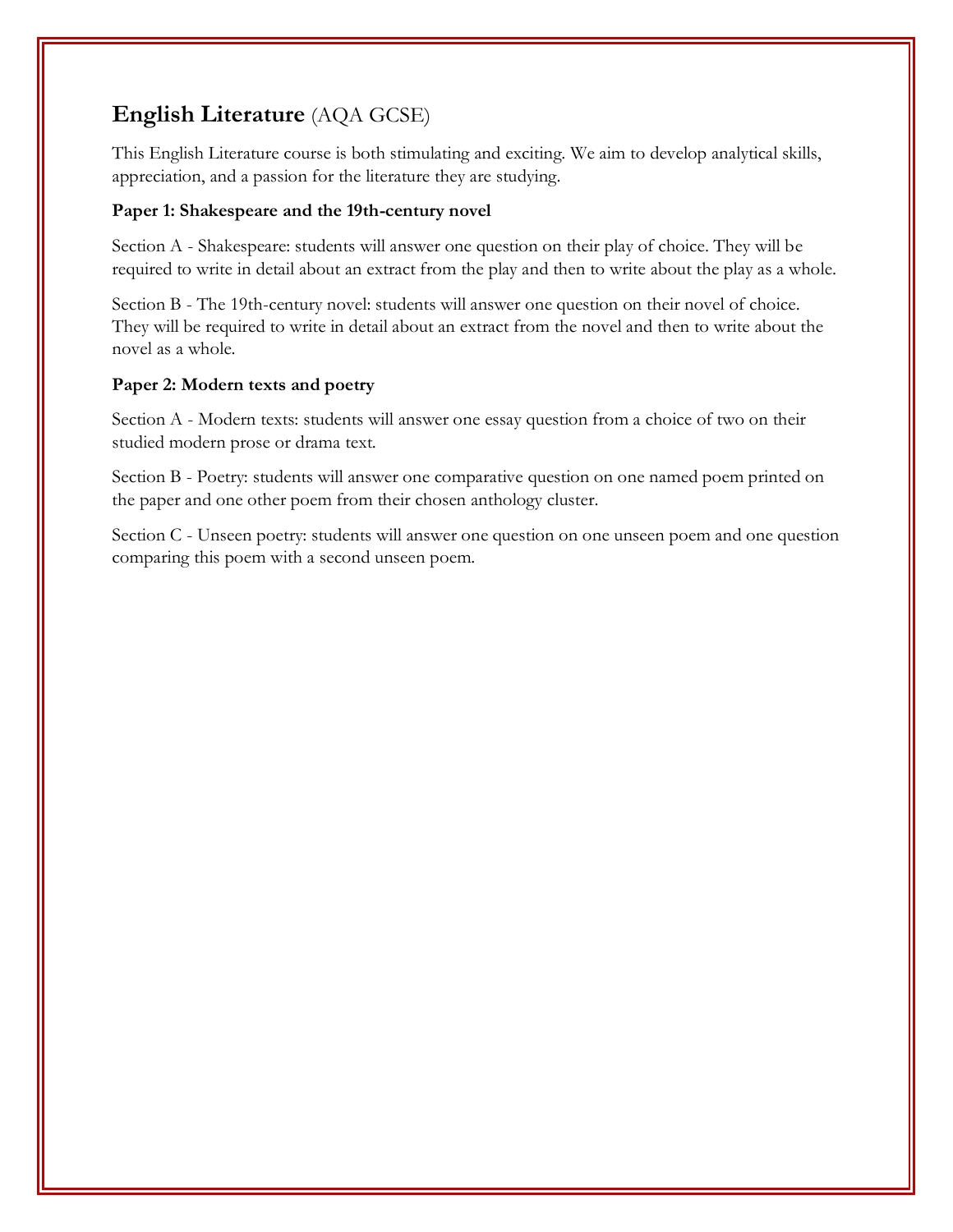## **Mathematics** (Edexcel GCSE)

The assessments will cover the following content headings:

- 1. Number
- 2. Algebra
- 3. Ratio, proportion and rates of change
- 4. Geometry and measures
- 5. Probability
- 6. Statistics

Two tiers are available: Foundation and Higher (content is defined for each tier).

Each student is permitted to take assessments in either the Foundation tier or Higher tier.

The qualification consists of three equally-weighted written examination papers at either Foundation tier or Higher tier.

All three papers must be at the same tier of entry and must be completed in the same assessment series.

Paper 1 is a non-calculator assessment, but a calculator is allowed for Paper 2 and Paper 3.

Each paper is 1 hour and 30 minutes long.

Each paper has 80 marks.

The content outlined for each tier will be assessed across all three papers.

Each paper has a range of question types; some questions will be set in both mathematical and nonmathematical contexts.

The qualification will be graded and certificated on a nine-grade scale from 9 to 1 using the total mark across all three papers where 9 is the highest grade. Individual papers are not graded.

Foundation tier: grades 1 to 5.

Higher tier: grades 4 to 9 (grade 3 allowed).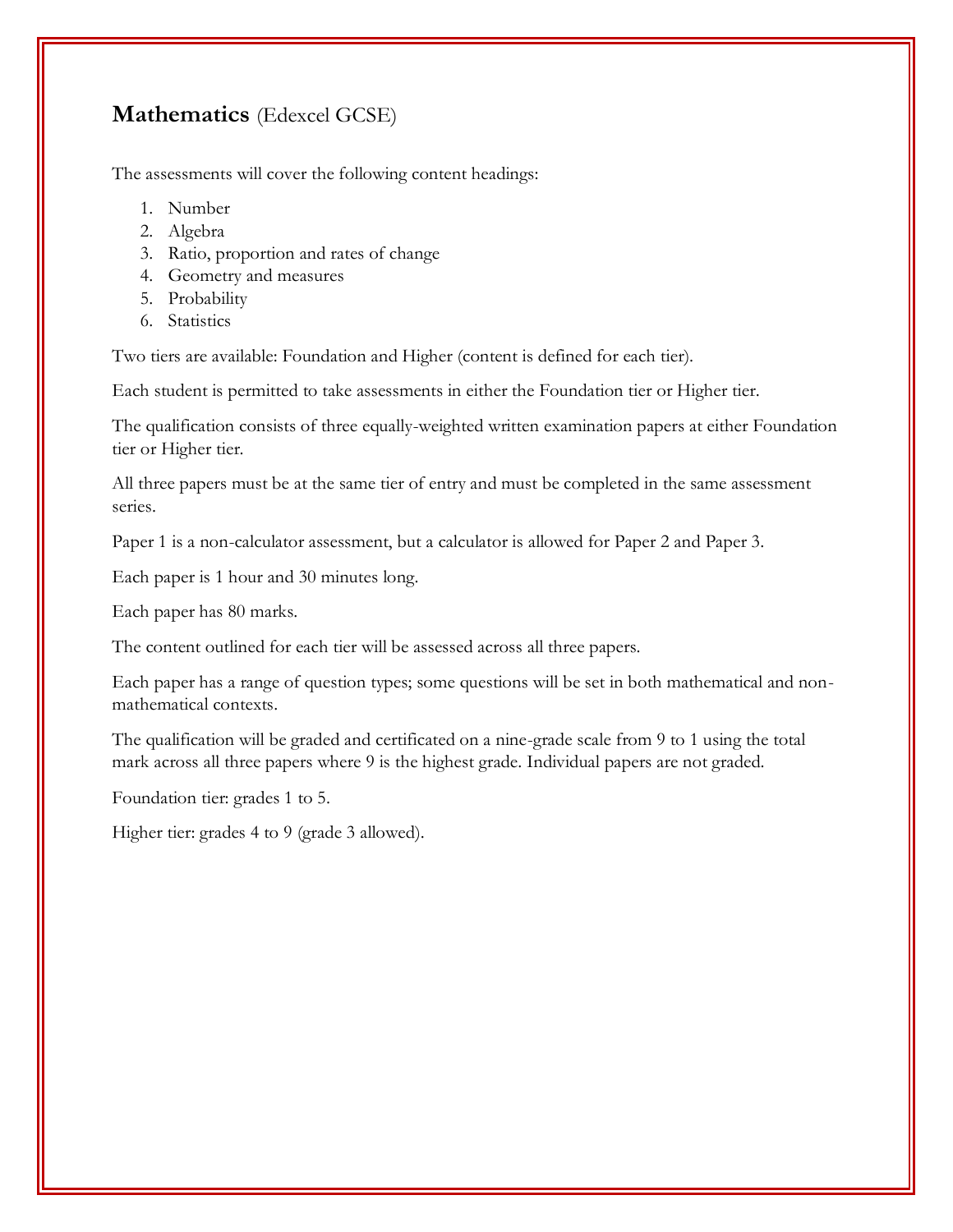## **Science** (Edexcel IGCSE)

Edexcel International GCSE in Science (Double Award 4SD0) comprises three externally assessed papers in Biology, Chemistry and Physics.

#### **Biology - Topics covering core content areas:**

- 1 The nature and variety of living organisms
- 2 Structures and functions in living organisms
- 3 Reproduction and inheritance
- 4 Ecology and the environment
- 5 Use of biological resources

#### **Chemistry - Topics covering core content areas:**

- 1 Principles of chemistry
- 2 Inorganic chemistry
- 3 Physical chemistry
- 4 Organic chemistry

#### **Physics - Topics covering core content areas:**

- 1 Forces and motion
- 2 Electricity
- 3 Waves
- 4 Energy resources and energy transfers
- 5 Solids, liquids and gases
- 6 Magnetism and electromagnetism
- 7 Radioactivity and particles
- 8 Astrophysics

#### **Assessment**

Each science is assessed using an externally assessed 2 hour examination at the end of the course. Papers are equally weighted at 33.3% of the qualification each. The papers consist of a mixture of different question styles, including multiple choice, short answer questions, calculations and extended open-response questions.

The total marks available (across all three papers) is 330.

Based on the overall mark, students will be awarded a grade (that equals two GCSE grades). These grades range from a 9 9 to 1 1, where 9 9 is the highest grade.

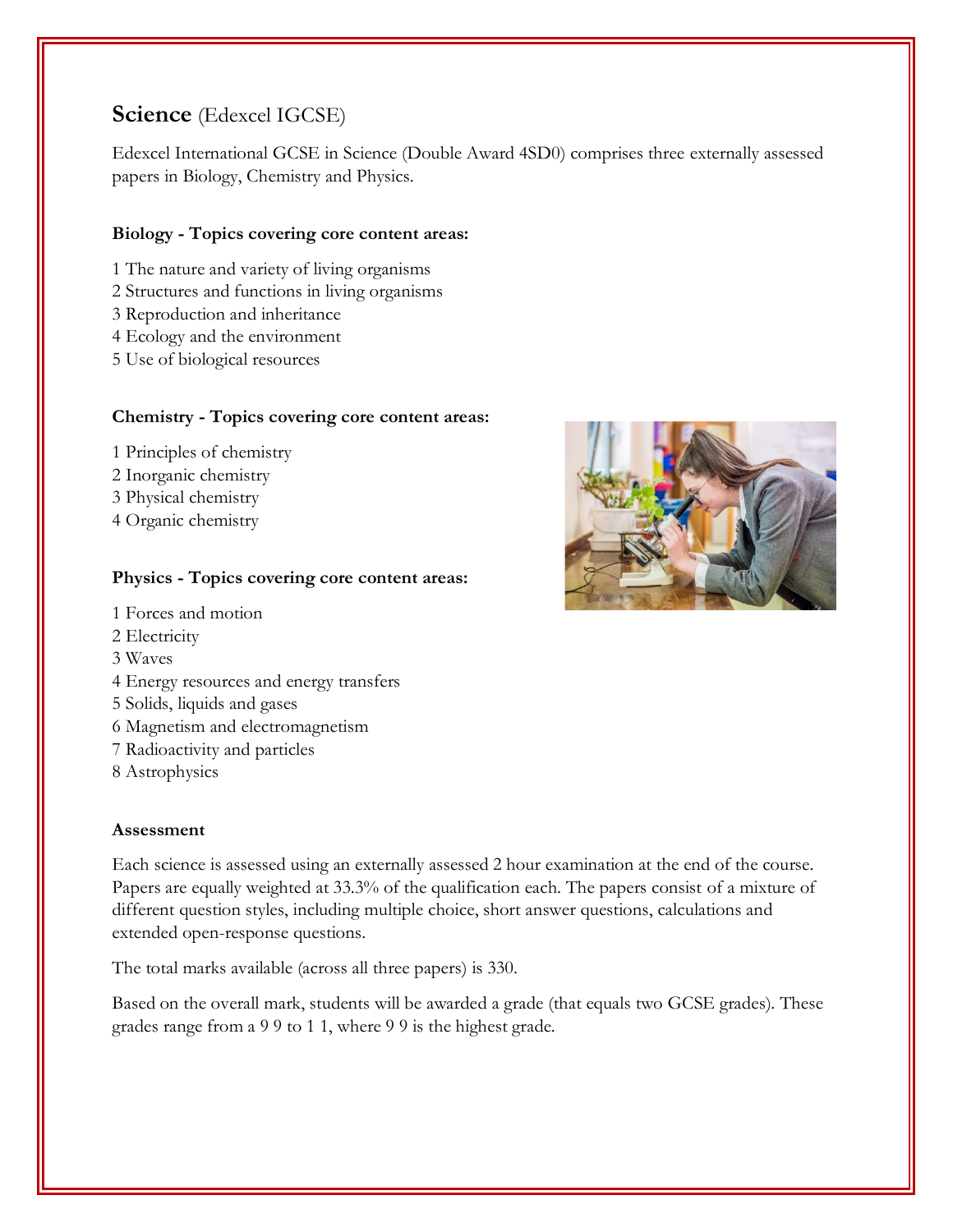## **Optional subjects**

## **Animal Care** (BTEC Pearson Level 1/Level 2 First Award)

#### **Compulsory units**

#### **Unit 1: Animal Health 25% External Written Examination**

- Understand the essential signs of good and ill health in animals
- Understand the common diseases, their causes, transmission and treatment
- Understand the signs, symptoms, prevention and treatment of common parasites

#### **Unit 2: Animal Handling 25% Internal Assessment**

- Understand safe handling and restraint techniques
- Demonstrate safe handling and restraint techniques used with animals

**Optional units** - There are three internally assessed optional units of which two are chosen: **Unit 3: Animal Welfare 25% Internal Assessment**

- Understand the different roles of animals and animal-related organisations in society
- Understand animal welfare and legislation
- Understand the responsibilities involved in caring for animals

#### **Unit 4: Animal Housing and Accommodation 25% Internal Assessment**

- Understand how to select animal accommodation
- Prepare and maintain animal accommodation.
- Show how to clean out animal accommodation.

#### **Unit 5: Principles of Animal Behaviour 25% Internal Assessment**

- Understand what indicates behaviour patterns in animals
- Understand the influence of enrichment on animal behaviour
- Monitor and record the behaviour of a range of animals

#### **Who is the qualification for?**

This qualification provides an introduction to some of the key themes within the Animal Care industry, enabling students to develop their knowledge and practical technical skills. It provides a good mix of theory and practical work and students will observe, handle and interact with a range of animal species during the course.

Students will develop broad knowledge and skills relating to the animal care industry, as outlined above. This will enhance their knowledge of biology and enable them to apply that knowledge in the context of animal health. The qualification will provide a sound basis for progression for those students who wish to study a related qualification at level 3, such as BTEC animal management, or an apprenticeship. The applied knowledge of biology, which underpins this qualification, will also support the study of A level biology.

Students will develop transferable technical and practical skills in communication (including verbal and analytical writing skills), research and project management (providing an opportunity to demonstrate reflective practice by suggesting alternative approaches to a problem). Furthermore, students will develop a valuable range of study and employability skills.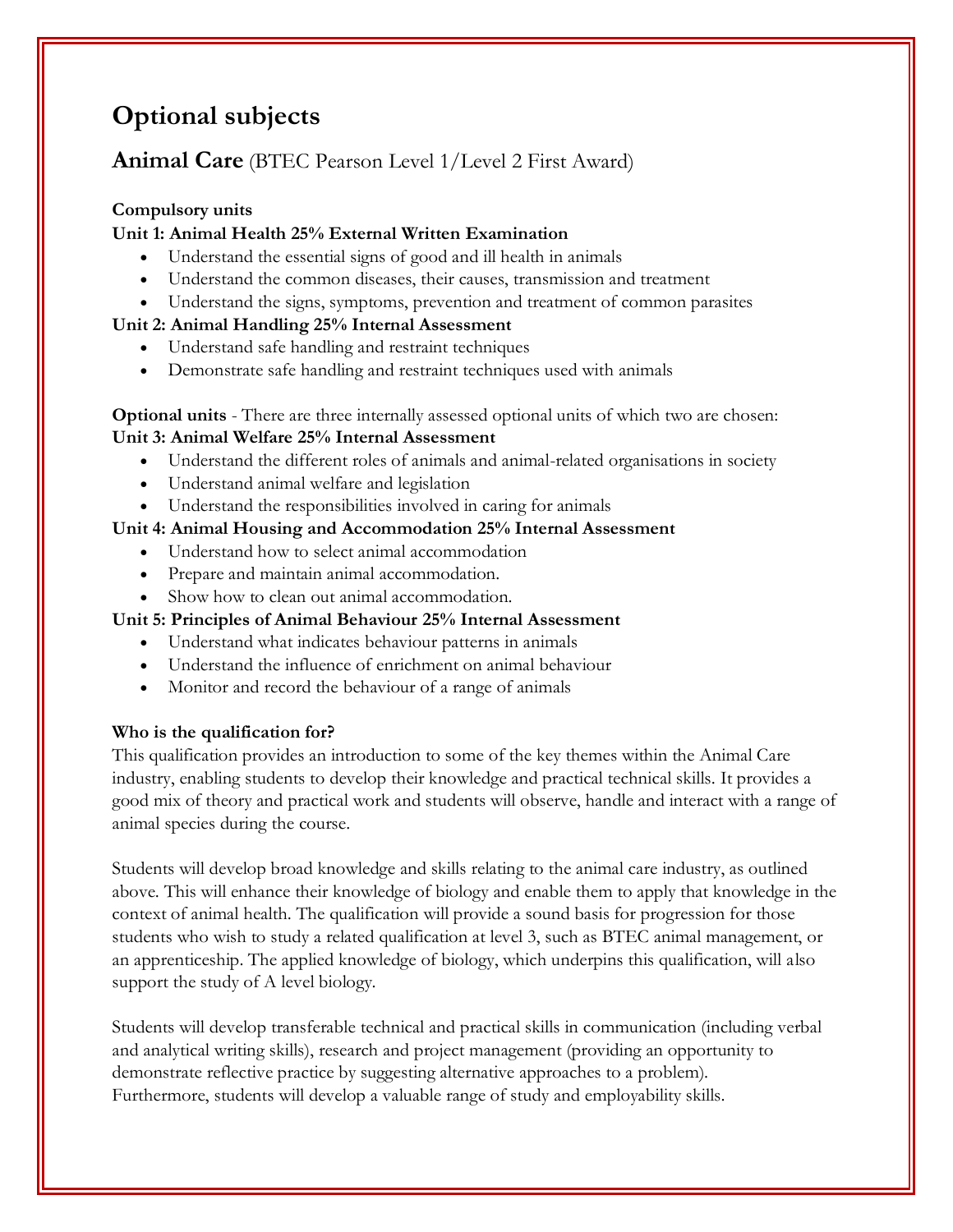**Art and Design -** (AQA: Art, Craft and Design 8201, Fine Art 8202, Textile Design 8204)

The GCSE in Art, Craft and Design is a broad and flexible course that requires students to develop an appreciation of the creative process through a practical response, using a variety of two-dimensional and three-dimensional media, materials, techniques and processes. This includes drawing, painting, photography, clay/wire and textile work.

Should students have a strong preference for just one chief area of study, Fine art and Textile design are available as specific options.



Students will explore critically how artists, craftspeople and designers from diverse cultures, times and societies have arrived at solutions and communicated meaning, using the formal elements. Students should use this knowledge when developing new ideas, recording observations and creating outcomes which fully realise their personal intentions.

#### **Assessment**

The exam will consist of two components:

**Component 1:** (Coursework) Students will be asked to produce a "Personal Portfolio" where, in response to internally set themes they will explore ideas, investigate media and experiment with a variety of processes in the creation of their art work.

**Component 2:** Students will present a personal response to an externally set theme. After time allowed for preparatory studies (January to May), they will produce a final piece during a 10 hour period (usually over two consecutive days) under examination conditions.

We believe the course allows students ample opportunity to develop their creative and critical skills, realise their original ideas, experiment and take risks in their creative endeavours.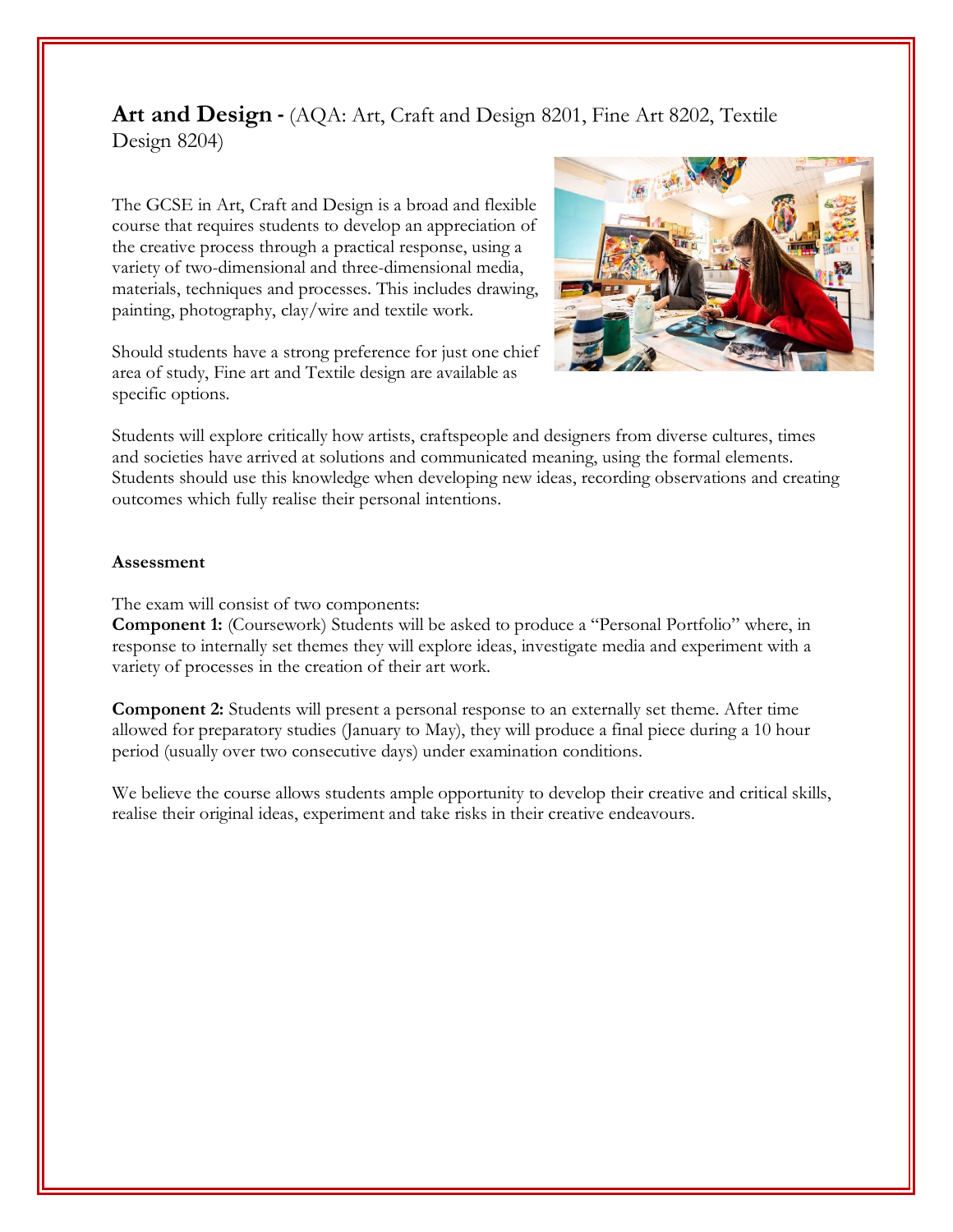## **Drama** (AQA GCSE)

This course offers students the opportunity to explore drama as a practical art form in which ideas and meaning are communicated to an audience through choices of form, style and convention. Students will create, perform and respond to drama informed by their theoretical knowledge of drama and theatre.

#### **Component 1: Understanding drama**

#### **What's assessed**

- Knowledge and understanding of drama and theatre
- Study of one set play from a choice of six
- Analysis and evaluation of the work of live theatre makers

#### **How it's assessed**

- Written exam: 1 hour and 45 minutes
- Open book
- 80 marks, 40% of GCSE

#### **Questions**

- Section A: multiple choice (4 marks)
- Section B: four questions on a given extract from the set play chosen (44 marks)
- Section C: one question (from a choice) on the work of theatre makers in a single live theatre production (32 marks)

#### **Component 2: Devising drama (practical)**

#### **What's assessed**

- Process of creating devised drama
- Performance of devised drama (students may contribute as performer or designer)
- Analysis and evaluation of own work

#### **How it's assessed**

- Devising  $log(60 \text{ marks})$
- Devised performance (20 marks)
- 80 marks in total, 40% of GCSE

This component is marked by teachers and moderated by AQA.

#### **Component 3: Texts in practice (practical)**

#### **What's assessed**

• Performance of two extracts from one play (students may contribute as performer or designer)

#### **How it's assessed**

- Performance of Extract 1 (20 marks) **and** Extract 2 (20 marks)
- 40 marks in total, 20% of GCSE

This component is marked by AQA.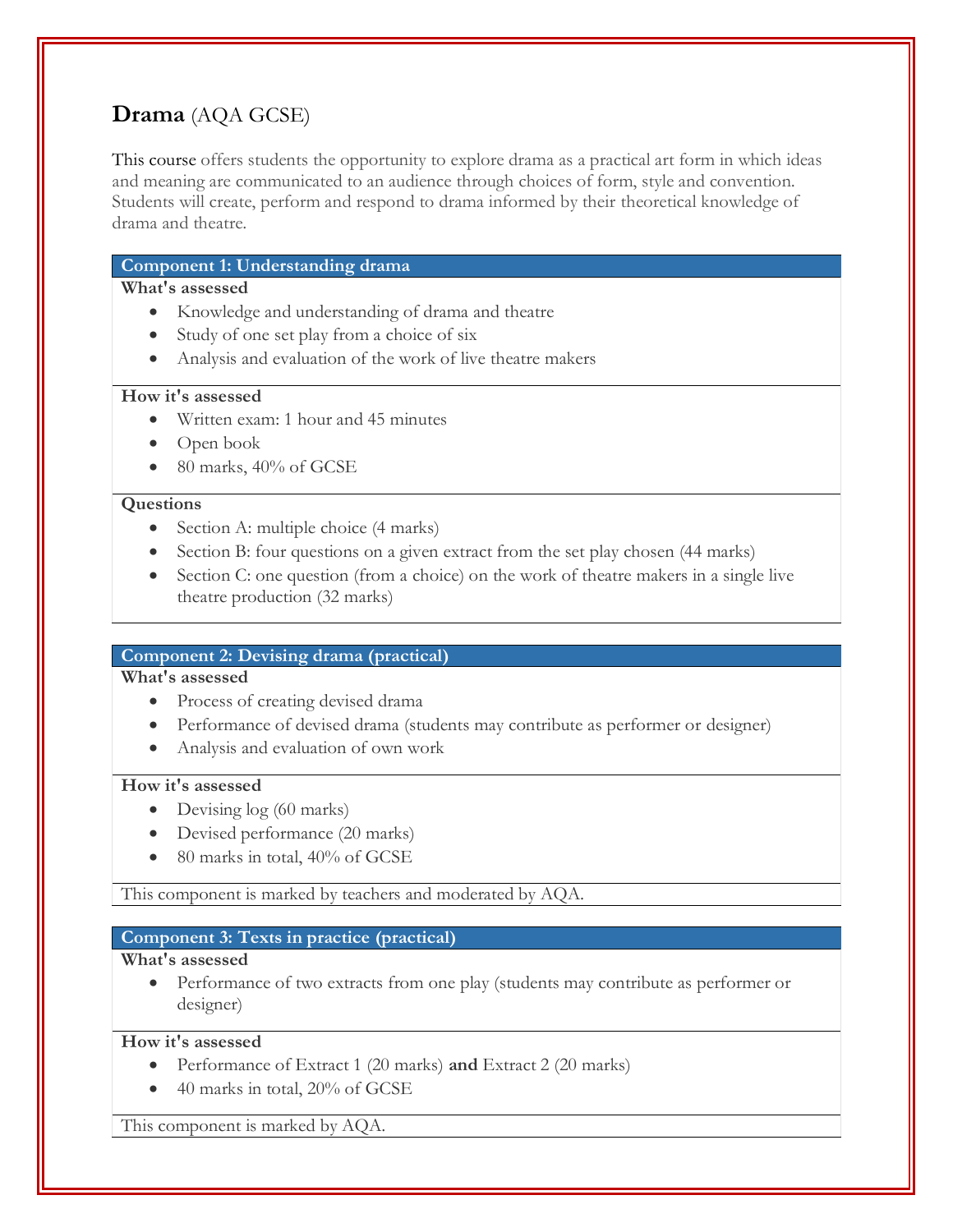## **Food and Nutrition** (Cambridge IGCSE)

The Food and Nutrition syllabus introduces both the theoretical and practical aspects of buying and preparing food. Dealing with diet and health in everyday life, pupils study the nutritional value of basic foods and develop the skills required to produce a balanced family meal. Consumer awareness is encouraged, as are high standards of personal and kitchen hygiene, especially when pupils put their knowledge into practice in order to produce creative and enjoyable dishes.

Cambridge IGCSE Food & Nutrition is accepted by universities and employers as proof of knowledge and understanding of food and nutrition. They will gain lifelong skills, including:

- An understanding of nutrition and of health problems related to diet
- An understanding of how socio-economic factors affect diet
- An awareness of how eating patterns and dietary needs depend on age and social group
- An awareness of how the position of the consumer differs in developed and less-developed economies
- The ability to assess the effectiveness and validity of claims made by advertisers
- Aesthetic and social sensitivity to dietary patterns
- An interest in the creative aspect and enjoyment of food
- The ability to organise and manage family food resources and to use food resources effectively in everyday life
- Knowledge of safety and hygiene requirements.

#### **Under the specification followed, pupils take two compulsory components:**

#### **Paper 1 Theory Exam. 50% of the total marks.**

A two-hour written paper consisting of short-answer questions, structured questions and open-ended essay questions.

#### **Paper 2 Practical Exam. 50% of the total marks.**

Pupils have a planning session of 1 hour 30 minutes one week before the practical test of 2 hours 30 minutes. At the start of the planning session, pupils are given their allocated test question and three preparation sheets. During this time, pupils should produce a response to the question, by planning what recipes they will cook. Example questions include: 'Five dishes for a buffet lunch', 'Maincourse dish for friends who have coeliac disease', 'savoury vegetarian dishes for a party'. After the planning session, pupils are given a week to practice their chosen recipes in preparation for the exam. 'Masterchef style!'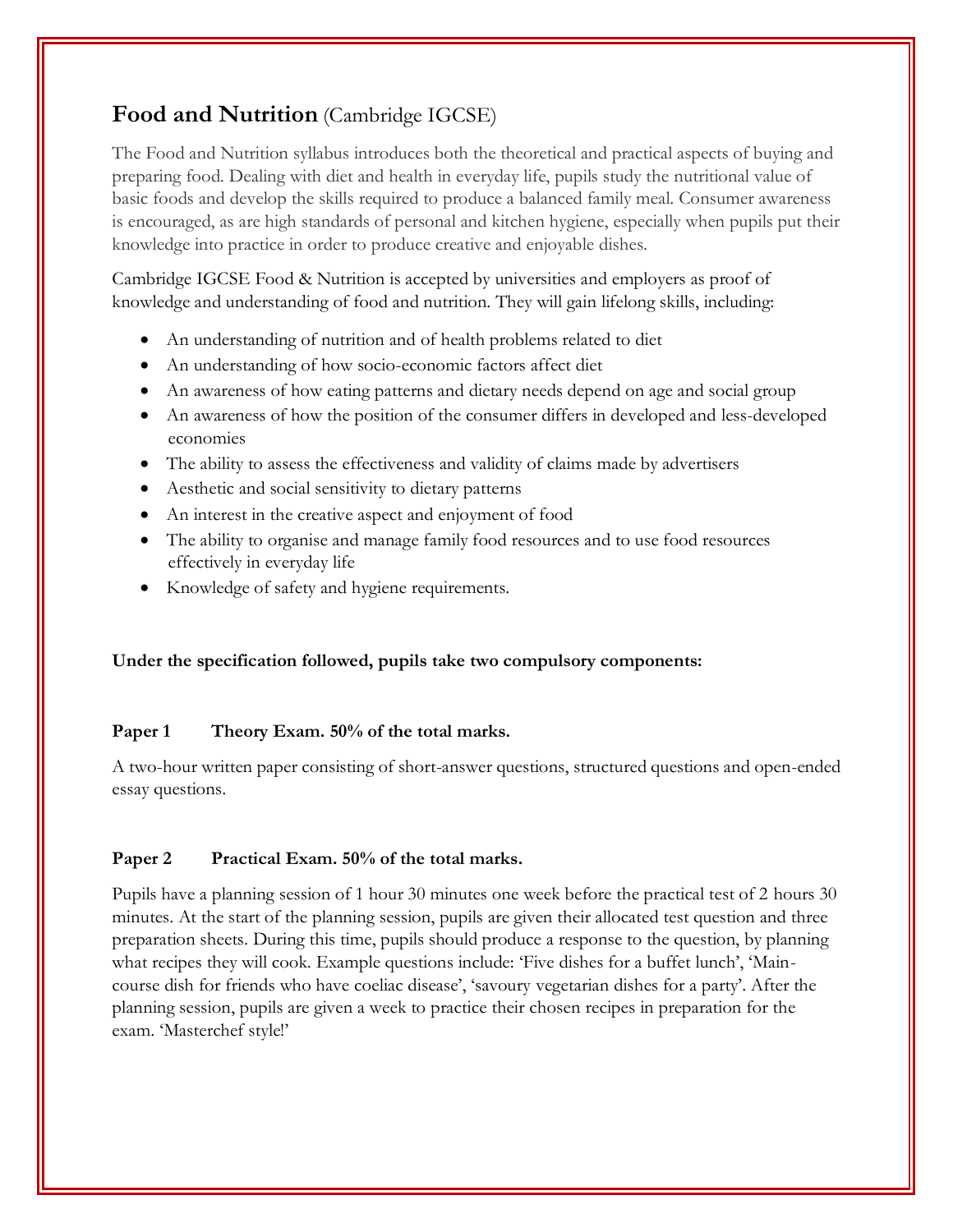Throughout Year 10, pupils will develop their practical skills and ability to multitask when cooking different dishes at the same time. They will be expected to cook at least once a week and be organised at bringing in ingredients.

#### **Theory topics include:**

- An understanding of the terms used in nutrition and nutrition-related problems
- Nutritive value of foods
- Digestion and absorption
- Dietary guidelines
- Composition and value of the main foods in the diet
- Cooking of food, transfer of heat by conduction, convection and radiation
- Convenience foods
- Basic proportions and methods of making
- Raising agents
- Food spoilage and hygiene in the handling and storage of food
- Food preservation
- Kitchen planning
- Kitchen equipment
- Kitchen safety, simple first aid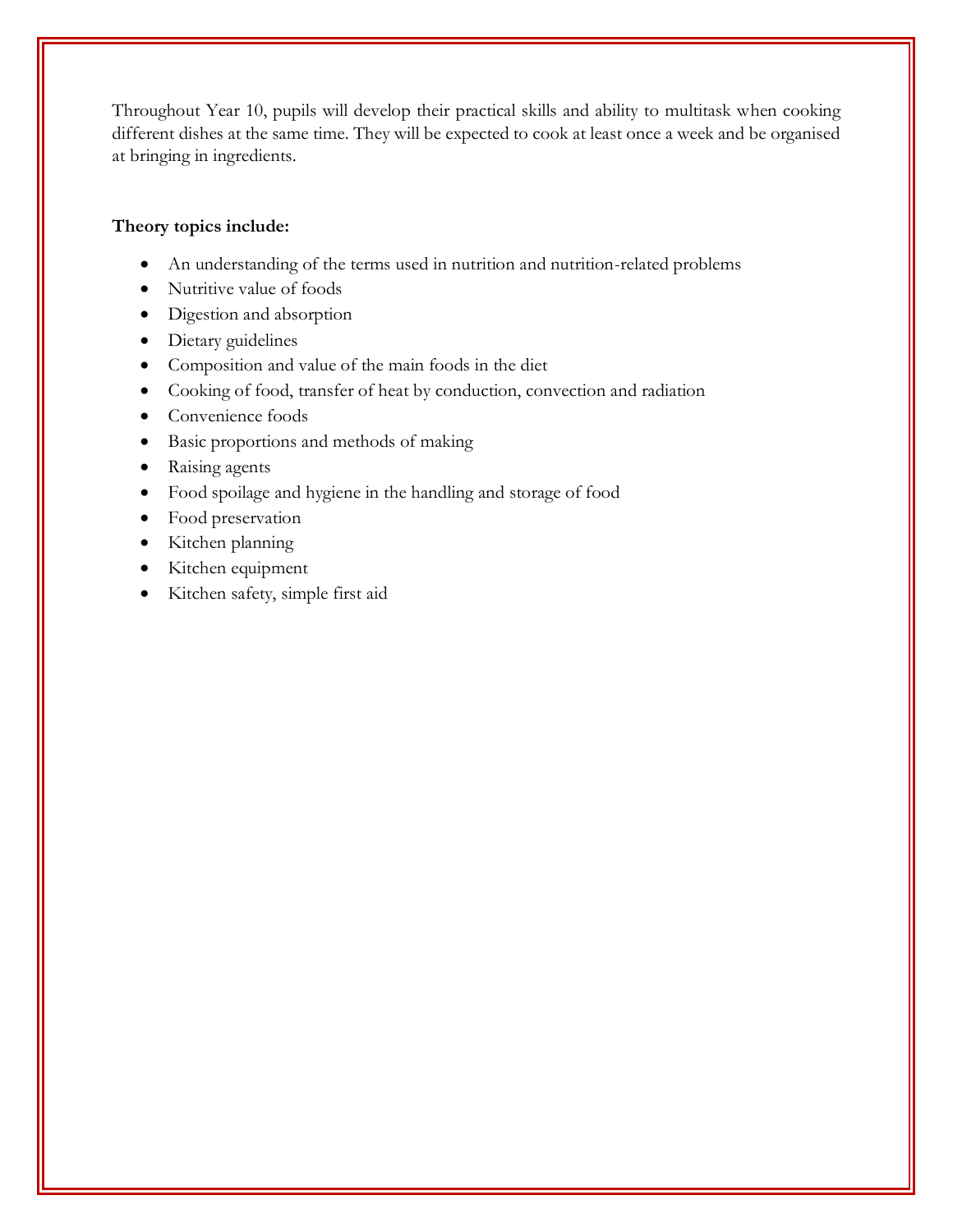## **Geography** (AQA 8305)

We have elected to follow the AQA Geography (8305) specification as it is based on a balanced framework of physical and human geography. It allows students to investigate the link between the two themes, and approach and examine the battles between the man-made and natural worlds.

Students will travel the world from their classroom, exploring case studies in the United Kingdom (UK), higher income countries (HICs), newly emerging economies (NEEs) and lower income countries (LICs).

Topics of study include climate change, poverty, deprivation, global shifts in economic power and the challenge of sustainable resource use. Students are also encouraged to understand their role in society, by considering different viewpoints, values and attitudes.

Students will undertake two geographical enquiries, each of which will include the use of primary data, collected as part of a fieldwork exercise. Fieldwork takes place outside the classroom and school grounds and the two enquiries are carried out in contrasting environments so pupils can show an understanding of both physical geography and human geography. This is achieved through a local river study, as well as investigating the social and economic effects of urban regeneration in Leicester.

Fieldwork ensures that students are given the opportunity to consolidate and extend their geographical understanding by relating learning to real experiences of the world. Students who complete the course will have the skills and experience to progress onto A-level and beyond.

#### **Assessment**

GCSE Geography is examined through a variety of written questions over three papers;

| Paper   | Content                        |
|---------|--------------------------------|
| Paper 1 | Physical Geography             |
| Paper 2 | Human Geography                |
| Paper 3 | Fieldwork and Issue Evaluation |

All three papers require a range of short-response answers, handling and interpreting mathematical data, as well as longer questions requiring an essay-style response. Students learn these fundamental skills through frequent practice of exam questions in lessons, which are not time-restricted but are marked and given feedback on.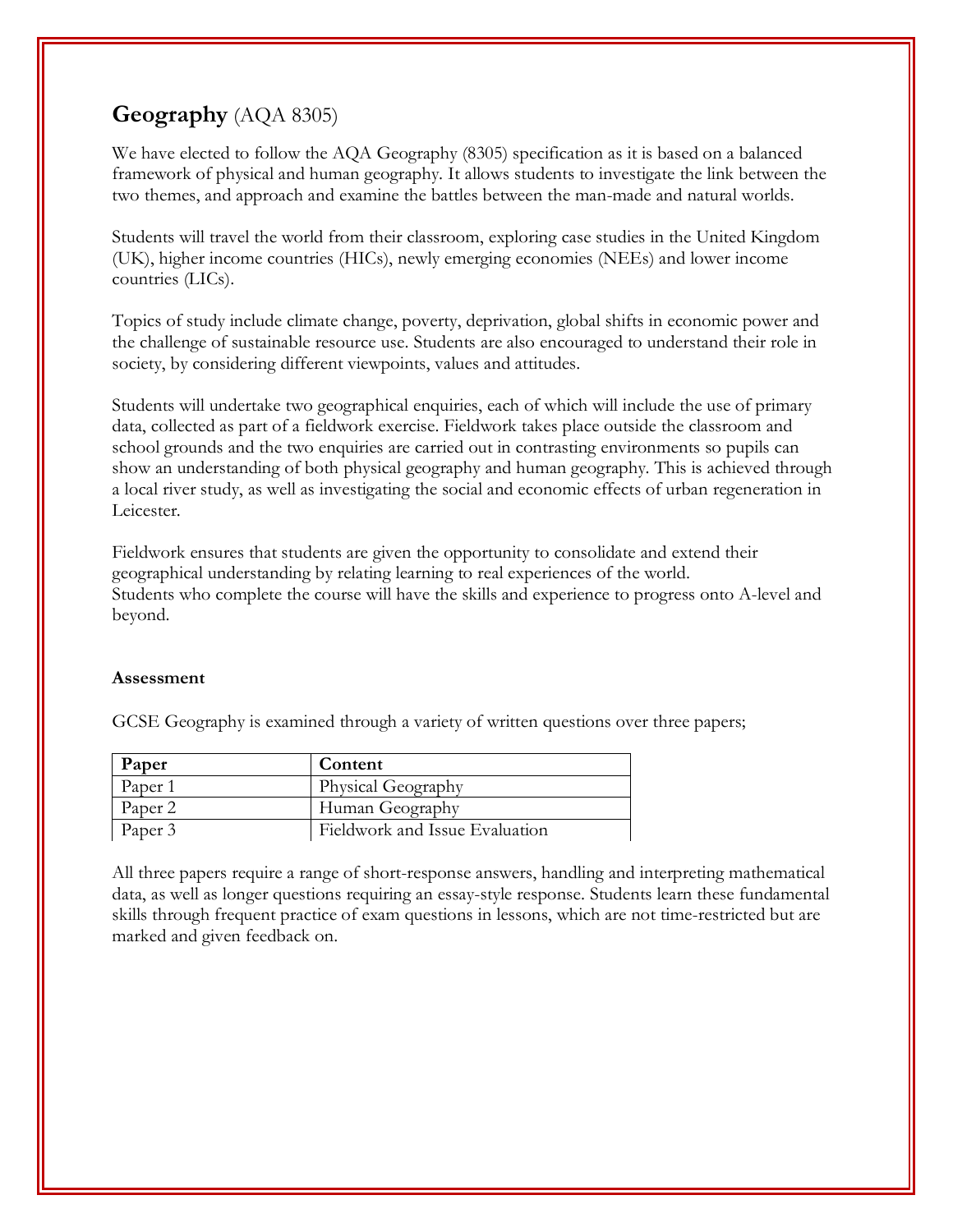## **History** (Edexcel IGCSE)

History is an academically robust subject for anyone interested in the causes, outcomes and significance of major historical events. Students will unpick the motivations behind prominent individuals and understand key political movements and conflicts that mark our twentieth century. The course charts the raw nationalism and conflicts that sparked and characterised the First World War; to the ideological struggles of the global Cold War that eventually followed.

History offers students a crucial sense of historical perspective to support them in a rapidly changing world. It is especially highly valued by a wide range of employers and universities for it allows students to develop a range of crucial transferable skills: producing a balanced interpretation; analysing primary evidence and evaluating opposing viewpoints. With current concerns over fake news and counterfactual assertion in our information age, the skills of a well-schooled historian to critique with confidence a throwaway headline or tweet will be a useful lifelong skill.

#### **Course Content:**

The specification comprises two Papers, each consisting of two topics spanning many of the key events of the twentieth century.

| Paper One: | <b>Development of Dictatorship: Germany</b>   | 1918 - 1945   |
|------------|-----------------------------------------------|---------------|
|            | A World Divided: Superpower Relations         | 1943 - 1972   |
| Paper Two: | The Origins and Course of the First World War | 1905 - 1918   |
|            | <b>Changes in Medicine</b>                    | $1848 - 1948$ |

The course allows in-depth study of key twentieth-century topics and aims to build upon skills developed lower down the school. These include evidence *interpretation* and understanding of concepts such as *cause* and *consequence* and *change* and *continuity*.

The work is demanding but varied. A willingness to share, discuss and debate ideas with peers is helpful. The most important requirement is interest and enthusiasm in the subject and a desire to understand the events, trends and individuals that have shaped past societies.

#### **Essential requirement:**  $\blacksquare$

There is a heavy emphasis on literacy skills within the history iGCSE. Pupils thinking of opting for history at KS4 need to be confident in their extended writing skills as this forms the basis of a challenging and rigorous course, where all examination questions are essay based.

#### **Assessment:**

There are two final examinations, each carrying 50% of the total mark. The papers will feature questions that test understanding of historical concepts; the ability to support analysis with good evidence, and evaluation of source-based interpretations as part of extended writing.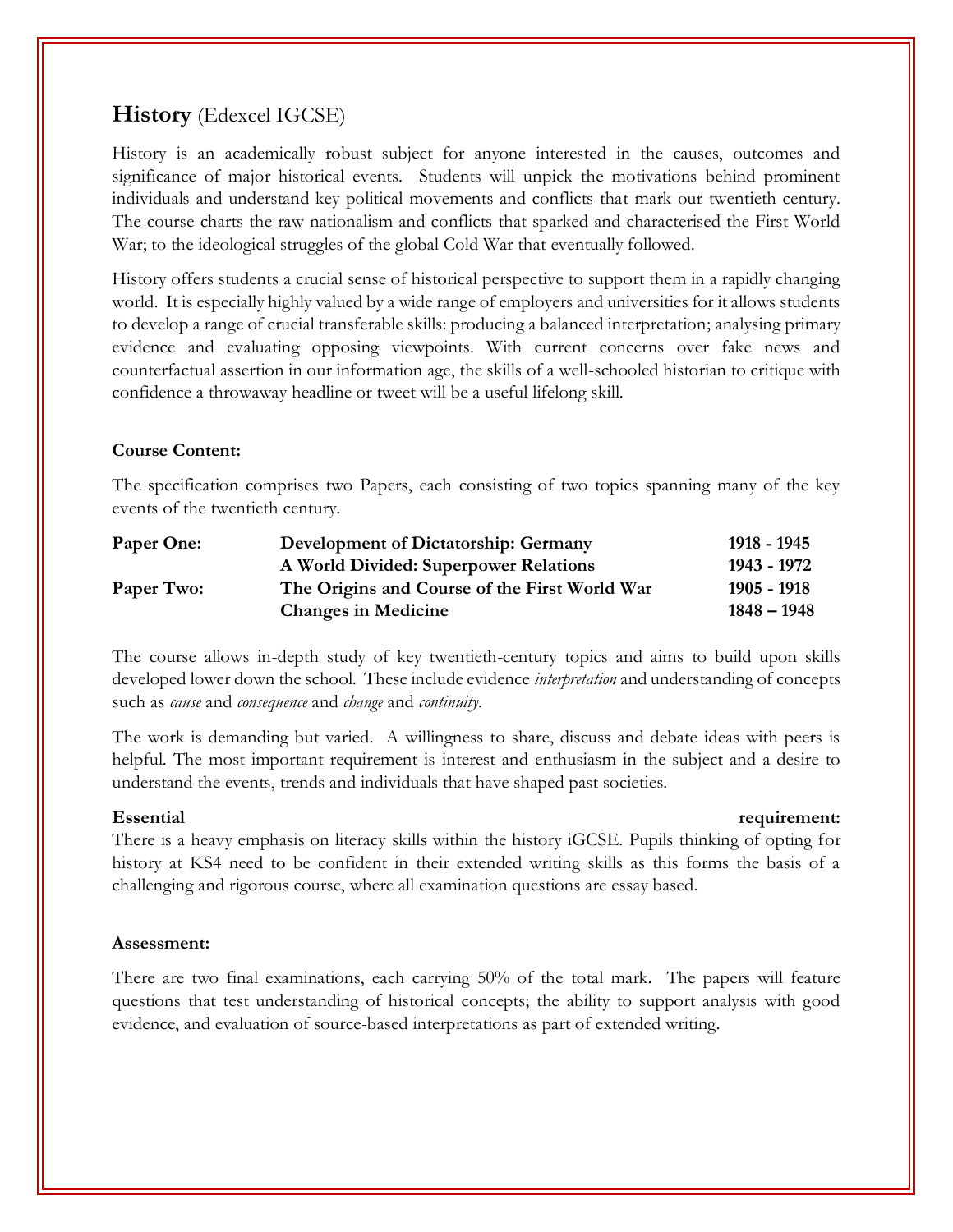## **Information and Communication Technology** (Edexcel iGCSE)

We are an increasingly digital world, and this course will help equip pupils with the skills and knowledge needed in virtually any area of education or work.

Pupils will learn about topics ranging from digital devices and connectivity, safe and responsible practice, and understand the impact of the internet on the way that organisations do business. They will also be encouraged to practice using software applications effectively.

The course aims to extend pupils' knowledge and understanding by broadening and deepening skills. For example, pupils develop the ability to:

- Apply knowledge and understanding to produce Information and Communication Technology-based solutions
- Develop skills of analysis and evaluation, making reasoned judgements and presenting conclusions
- Reflect critically on their own and others' use of Information and Communication Technology and to adopt safe, secure and responsible practice.

#### **Assessment**

There are two examinations, each carrying 50% of the total mark.

**Paper 1** is a written paper, covering the topics of Digital Devices, Connectivity, Operating Online, and Online Goods and Services. It involves a mixture of multiple choice, short-answer and longanswer questions.

**Paper 2** is practical and allows pupils to demonstrate their skills in using word processing software, databases, spreadsheets, presentation software, graphics editing and webpage design.

To take this course it is NOT necessary to have an in-depth knowledge of how computers work; it is aimed at giving all pupils a strong grasp of using ICT and builds on the work they have been doing in their IT studies up to year 9.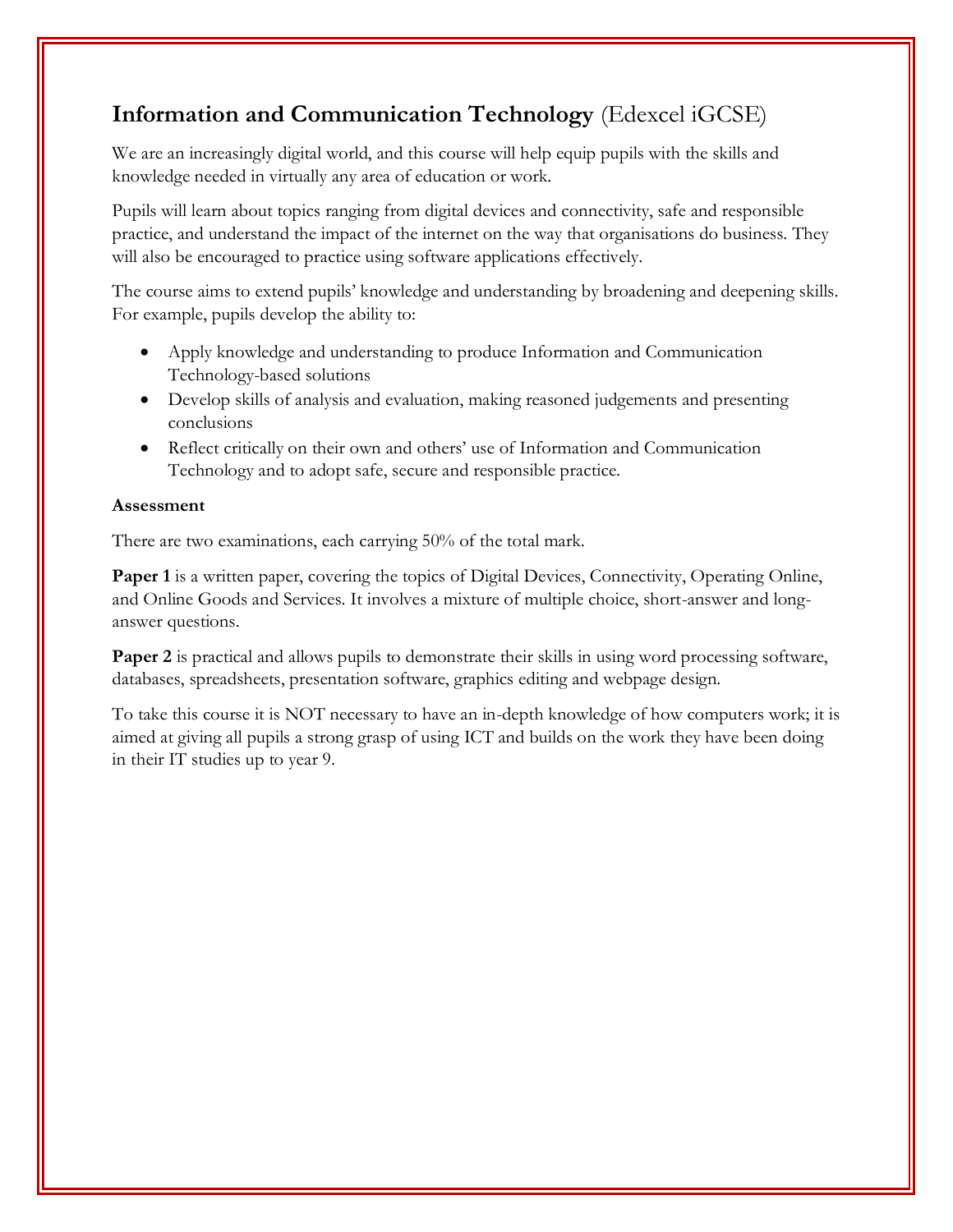## **Modern Foreign Languages – French and Spanish** (AQA GCSE)

In order to study French, pupils must have studied this language in Year 9. Pupils who are very motivated and keen, can pick up Spanish from the start of Year 10, but they must understand that they might be limited to Foundation Tier papers if this is the case.

The objective is to enable students of all abilities to develop their language skills to their full potential, equipping them with the knowledge to communicate in a variety of contexts with confidence. In studying for the GCSE qualification, students will be able to understand language in a range of situations, communicating effectively and developing a knowledge of grammar and wider language learning skills. Through this course, cultural awareness is developed alongside positive attitudes towards language learning, enjoyment and intellectual stimulation. Languages are taught as a skill for life and not simply as a qualification.

The specification covers three distinct themes which relate to students' own experiences and that of other people in the target language country.

#### **1. Identity and culture**

- Me, my family & friends
- Technology in everyday life
- Free-time activities
- Customs & festivals in the target language country/community

#### **2. Local, national, international and global areas of interest**

- Home, town, neighbourhood & region
- Social issues
- Global issues
- Travel & tourism

#### **3. Current and future study and employment**

- My studies
- Life at school/college
- Education post-16
- Jobs, career choices & ambitions

The scheme of assessment is linear and students may be entered either for Foundation or Higher Tier overall. All four skills of listening, reading, speaking and writing will be assessed by means of one examination paper each respectively, taken at the end of Year 11, and each paper is worth 25% of the final mark.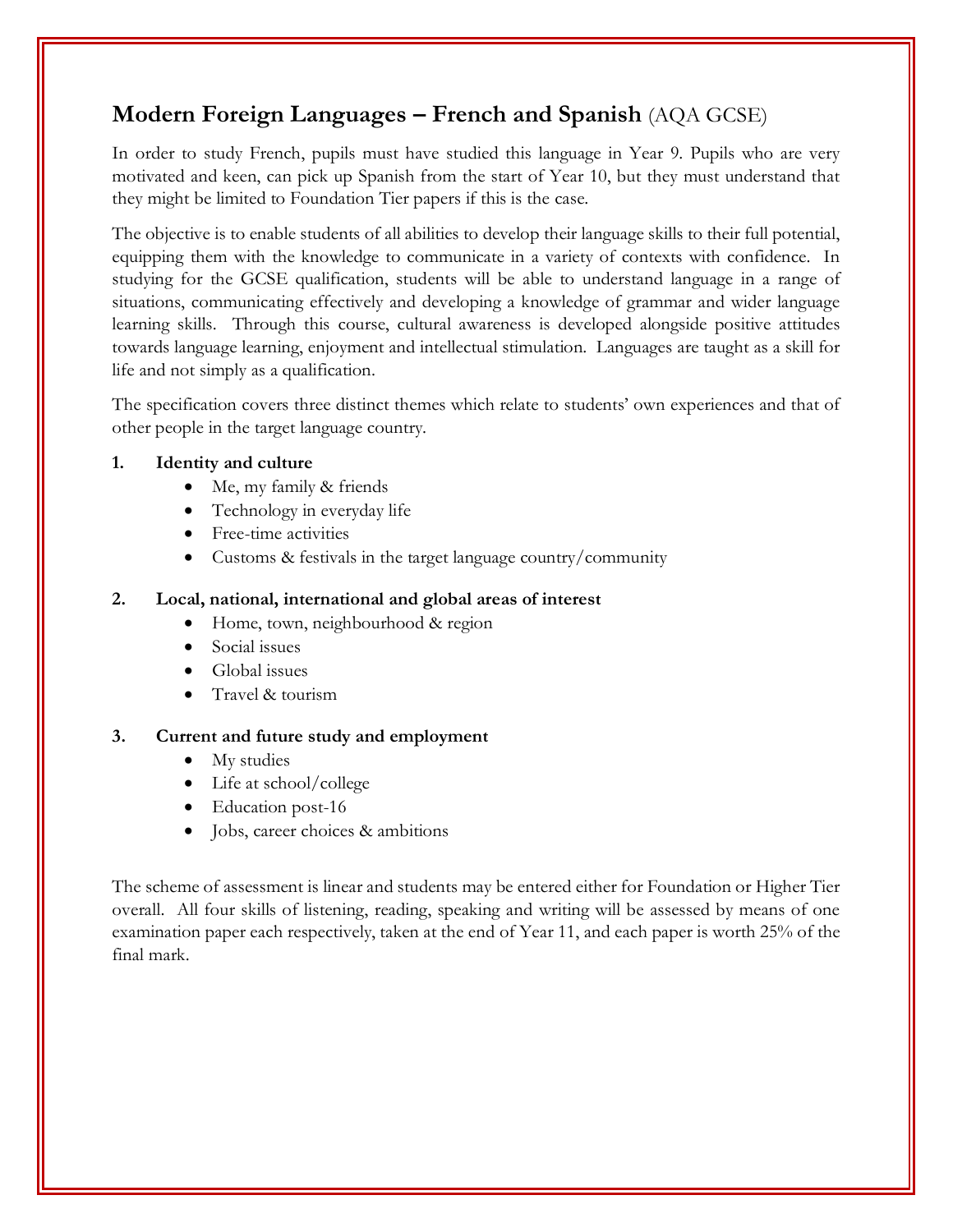#### **In considering their choice of Modern Foreign Language, students may find the following of interest:**

#### **French:**

More than 200 million people speak French on five continents and French is also the only language, alongside English, that is taught in every country in the world. On the international job market, a knowledge of French naturally opens the doors of French companies in France but also other Frenchspeaking parts of the world (Canada, Switzerland, Belgium, and North and sub-Saharan Africa), and as the world's fifth biggest economy and number-three destination for foreign investment, France is a key economic partner. Culturally, French is also a strong choice as the international language of cooking, fashion, theatre, the visual arts, dance and architecture. A knowledge of French offers access to great works of literature, as well as films and songs, allowing access in the original language to the works of Victor Hugo, Molière, Edith Piaf, Jean-Paul Sartre, amongst others.

#### **Spanish:**

Spanish is one of the world's major languages with 329 million native speakers, and its global influence is growing day by day. By 2050 the number of Spanish speakers is expected to increase to 530 million, with the Spanish-speaking population of the USA alone currently increasing at more than 1 million a year. Being able to speak Spanish opens up a whole new world, whether travelling in South America, making the most of holidays in Spain or using your language skills to improve your employment prospects. Spain is one of the UK's major trading partners and Spanish companies such as Santander, Mango and Zara have established themselves on our high streets. The total value of business between Spain and the UK is  $\ell$  21 billion per annum. Learning Spanish will also give you the opportunity to enjoy a wide range of cultural works such as the films of Guillermo del Toro and Pedro Almodóvar, and contemporary Spanish and South American music. *¡El español mejora tu calidad de vida!*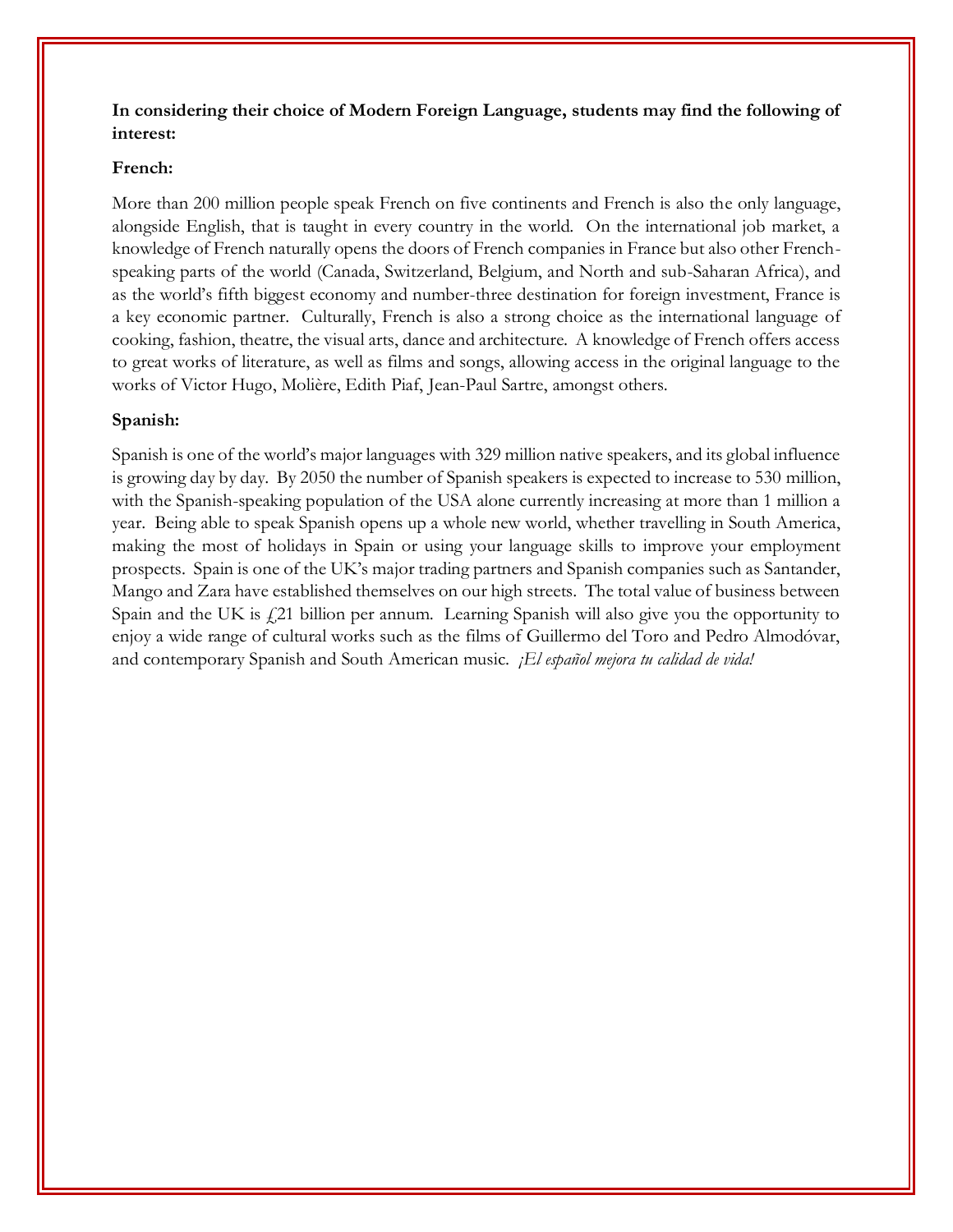## **Music** (Eduqas GCSE)

GCSE Music has three areas: Performing, Appraising and Composing. This GCSE develops an allround musician. There are plenty of opportunities for music-making within the course as 30% of the marks come from performance. A good understanding of musical notation is required in the course and pupils must be prepared to perform at a standard of around Grade 3 ABRSM. Pupils taking GCSE Music are expected to contribute to the music department by performing in Senior Choir and/or Orchestra and/or Guitar Group and/or Ukulele Group etc.

#### **Performance (30%)**

The musician is ideally of ABRSM grade 3 level by Year 11 and has to perform solo and in an ensemble. There must be a minimum of two pieces, one of which must be an ensemble performance of at least one minute duration. The other piece(s) may be either solo and/or ensemble. One of the pieces performed must link to an area of study of the learner's choice. The performances must last 4 minutes as a minimum.

This is marked internally and externally moderated.

#### **Appraising/Listening (40%)**

This component is assessed via a listening examination. There are eight questions in total, two on each of the four areas of study.

- Area of study 1: Musical Forms and Devices
- Area of study 2: Music for Ensemble
- Area of study 3: Film Music
- Area of study 4: Popular Music

The listening exam is 1 hour and 15 mins long and features a CD being played, to which the candidates respond.

#### **Composing (30%)**

Students must submit two compositions, of a combined duration of at least three minutes:

- one in response to a brief set by the exam board, of at least one minute in duration
- one free composition set by the student, of at least one minute in duration

Students are given access to notation software 'Noteflight'. Students do not have to perform the music that they have composed.

This is marked internally and externally moderated.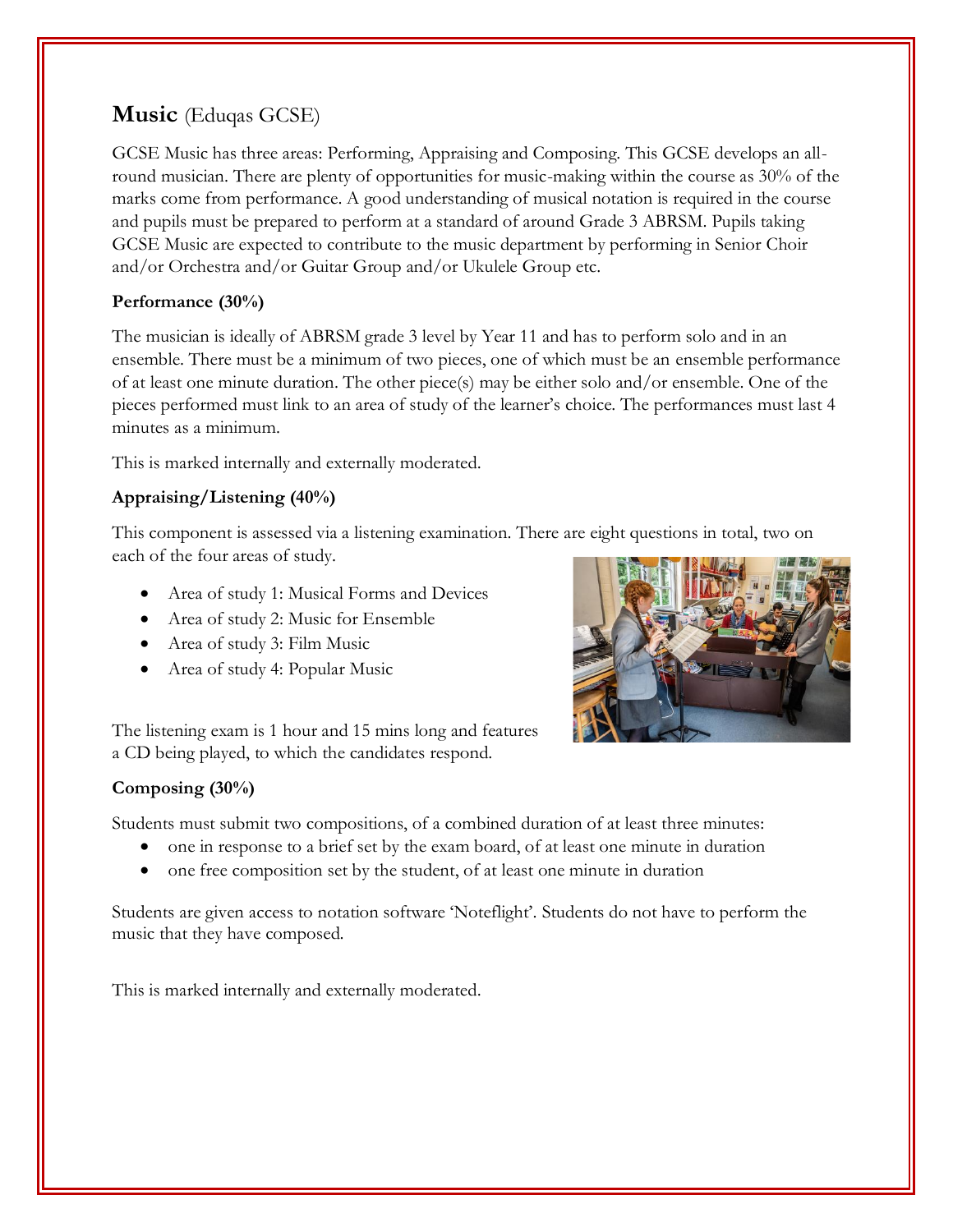## **Physical Education** (Cambridge IGCSE)

The specification provides candidates with an opportunity to study both practical and theoretical aspects. Students will be able to develop an understanding of effective and safe physical performance and to appreciate the necessity for sound understanding of the principles, practices and training that underpin improved performance, better health and well-being.

**Examination (50%):** Assesses knowledge and understanding in relation to the syllabus content. Candidates are required to demonstrate skills of description, interpretation and evaluation. They must answer all the questions. The question paper is divided into

the following topics:

Anatomy & physiology Health, fitness & training Skill acquisition & psychology Social, cultural & ethical influences.



**Coursework and Centre-based assessment (50%)**: Candidates undertake **four** practical activities from at least **two** of the seven categories listed. The students will have the opportunity to be assessed in the school's major winter and summer games along with swimming and Camp Craft. Students are invited to submit video evidence from any sport they participate in from the categories below. Each activity is marked out of 25 marks and the practical activities are:

| Categories                                                    | <b>Practical Activities</b>                                                                                                                                                                                                                           |  |  |  |
|---------------------------------------------------------------|-------------------------------------------------------------------------------------------------------------------------------------------------------------------------------------------------------------------------------------------------------|--|--|--|
| Games                                                         | Association Football<br>Hockey<br>Lacrosse<br>$\bullet$<br>$\bullet$<br>Badminton<br>Netball<br>Squash<br>Handball<br>Basketball<br>Table Tennis<br>Cricket<br>Baseball, Rounders or<br>Tennis<br>Softball<br>Goalball<br>Volleyball<br>Rugby<br>Golf |  |  |  |
| Gymnastic<br><b>Activities</b><br>Dance                       | Artistic Gymnastics - floor, vaulting or rhythmic<br>Figure Skating (Individual)<br>Trampolining<br>Dance                                                                                                                                             |  |  |  |
| <b>Athletic</b><br><b>Activities</b>                          | <b>Cross Country Running</b><br>Track and Field Athletics<br>$\bullet$<br>Cycling<br>Weight Training for fitness<br>Rowing and Sculling<br>٠                                                                                                          |  |  |  |
| <b>Outdoor</b> and<br><b>Adventurous</b><br><b>Activities</b> | Canoeing<br>Sailing<br>$\bullet$<br>Hill Walking or Orienteering<br>Skiing or Snowboarding<br>Horse Riding<br>Mountain Biking<br>Rock Climbing<br>Wind Surfing                                                                                        |  |  |  |
| Swimming                                                      | Competitive Swimming<br>Life Saving or Personal Survival<br>Water Polo                                                                                                                                                                                |  |  |  |
| Combat<br><b>Activities</b>                                   | Judo or Taekwondo<br>٠                                                                                                                                                                                                                                |  |  |  |